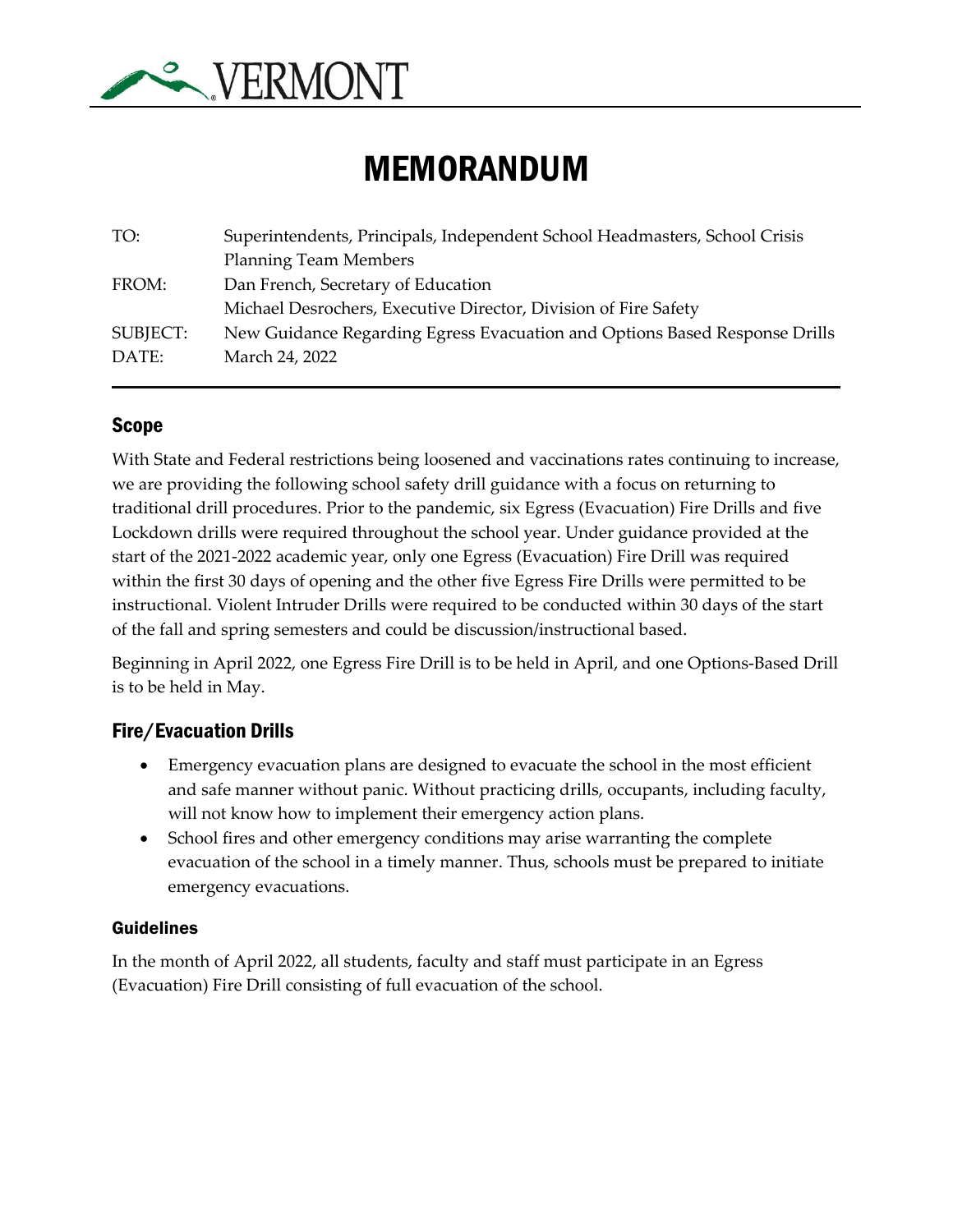## Options-Based Drills for Potentially Violent Situations

#### Guidelines

During the month of May, we encourage schools to build upon their previously required discussion-based drills and conduct an "options-based response drills" that requires faculty, staff and students to demonstrate their ability to respond to these types of situations.

The National Child Traumatic Stress Network Guidance document, "[Creating School Active](https://www.nctsn.org/resources/creating-school-active-shooter-intruder-drills)  [Shooter/Intruder Drills](https://www.nctsn.org/resources/creating-school-active-shooter-intruder-drills)" states, *"Safety drills need to incorporate a lockdown response but also an "option-based" approach. An option-based approach means that there are different actions educators and students can take if confronted by an active shooter/intruder (e.g., run away, keep out, and hide). The district needs to evaluate which approach is best and to adapt that approach to the developmental level of their students, including for students with disabilities, language barriers, and mobility needs."* We encourage all school administrators to review the document mentioned above for best practice information on the development, delivery, evaluation and mental health support when developing your future school safety drill initiatives.

#### Lockdown

For those schools utilizing a traditional "Lockdown" approach to a Violent Intruder, we recommend the following instructional guidance:

The term LOCKDOWN means "LOCKS, LIGHTS, OUT OF SIGHT"

Students, faculty and staff (full and part-time) should be trained to:

- Move out of the line of sight of the doorway and windows
- Maintain silence
- Turn off cell phones

Teachers/staff (full and part-time) should be trained to:

- Lock classroom door(s)
- Turn lights off
- Move out of the line of sight of the doorway and windows
- Maintain silence
- Do not open the door
- Take roll, account for students (if safe to do so)

# Run, Hide, Fight

For those schools who utilize the Run, Hide, Fight – A.L.I.C.E or other methodologies for response to a Violent Intruder:

What is Run, Hide, Fight?

Run, Hide, Fight is the US Department of Homeland Security's recommended actions to be taken when responding to a Violent Intruder.